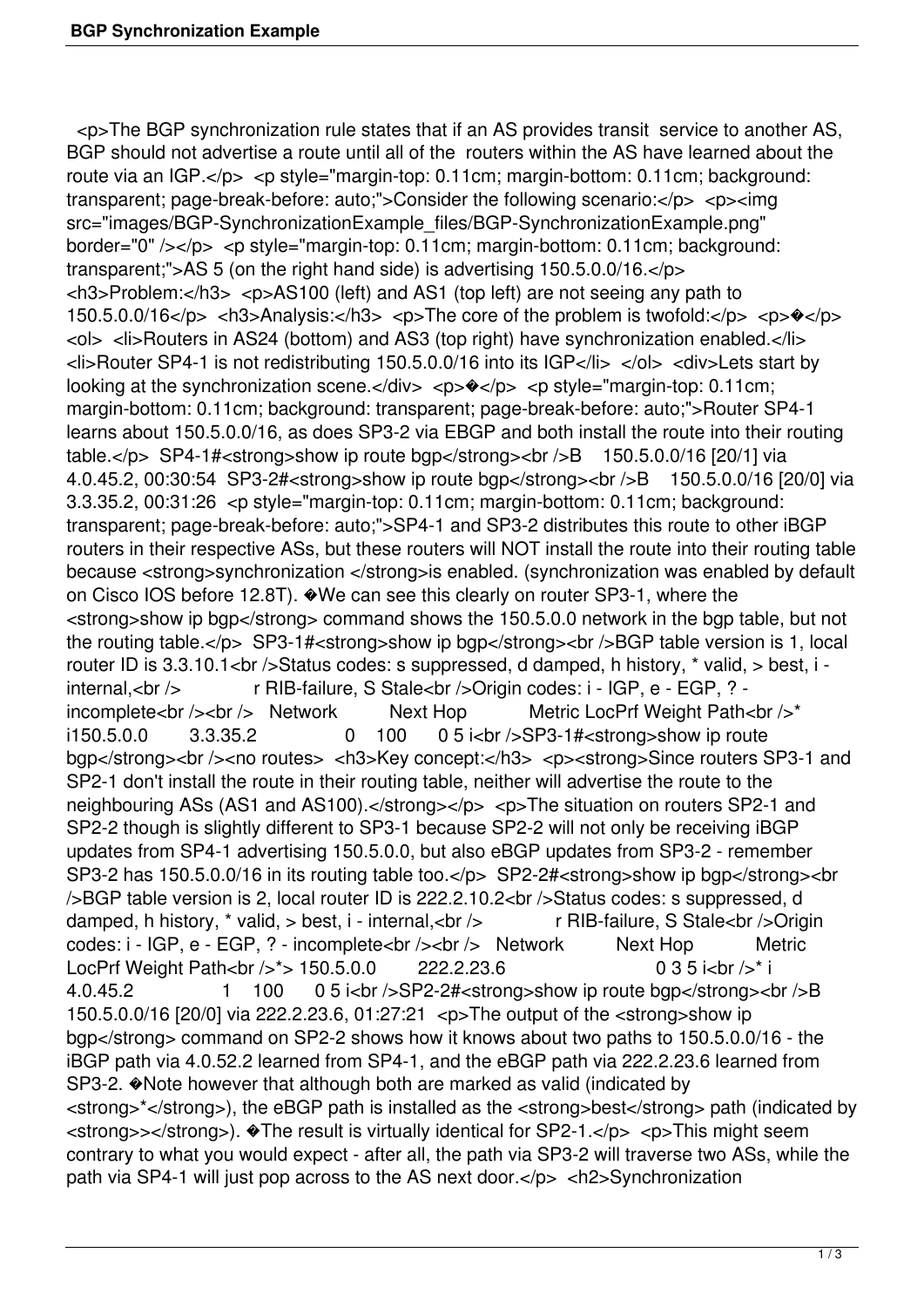Explained</h2> <p>However, if we look closely, we can see the whole reason for why we would want to use synchronization in AS24. $<$ /p>  $<$ p>If SP2-2 needed to reach 150.5.0.0, its internal path would be via SP4-2. �However, SP4-2 does not run bgp, so has no knowledge of the path to  $150.5.0.0 \times p$  SP4-2# $\lt$ strong>show ip route  $150.5.0.0 \lt$ /strong> $\lt$ br />% Network not in table <p>So in this scenario, it is far better to leave synchronisation enabled, and have the path to 150.5.0.0 via AS3 than via SP4-2 which is a black hole as far as a route to 150.5.0.0 is concerned. $<$ /p>  $<$ h3>What happens if we disable synchronization? $<$ /h3>  $<$ p>lf synchronization is disabled on AS24 SP2-1 and SP2-2 will allow the iBGP path to be installed into the routing table.  $\bigcirc$  Here's the same output from SP2-2 after synchronization has been disabled on AS24.</p> SP2-2#<strong>show ip bgp</strong><br />>>/>>BGP table version is 3, local router ID is 222.2.10.2<br />br />Status codes: s suppressed, d damped, h history, \* valid, > best, i - internal,<br />
r RIB-failure, S Stale<br />
origin codes: i - IGP, e - EGP, ? incomplete<br />> />> Network Next Hop Metric LocPrf Weight Path<br />>\* 150.5.0.0 222.2.23.6 0 3 5 i<br />>>i 4.0.45.2 1 100 0 5 i<br />SP2-2#<strong>show ip route bgp</strong><br />br />B 150.5.0.0/16 [200/1] via 4.0.45.2, 00:15:27 <h3>First, the good news</h3> <p>Now that routers SP2-1 and SP3-1 have the route to 150.5.0.0/16 in their routing tables, they will now advertise the route to their neighbouring ASs - AS1 and AS100.</p> SP1-2#<strong>show ip bgp</strong>BGP table version is 3, local router ID is 1.0.10.2 Status codes: s suppressed, d damped, h history, \* valid, > best, i - internal, r RIB-failure, S Stale Origin codes: i - IGP, e - EGP, ? incomplete Network Next Hop Metric LocPrf Weight Path \*>i150.5.0.0 1.0.13.2 0 100 0 3 5 i \* 1.2.2.2 0 100 24 5 i SP1-2#<strong>show ip route bgp</strong> B 150.5.0.0/16 [200/0] via 1.0.13.2, 00:07:43 <p>Problem solved. �Or is it?</p> <h3>Now the bad news</h3> <p>Note that back on router SP2-1,  $\diamond$  < strong>show ip bgp</strong> shows the best path as being the iBGP route - via 4.0.45.2. �The problem is, for SP3-2 to get to 4.0.52.2, it will want to go via router SP4-1. �And as I explained earlier, SP4-1 doesn't know how to forward any packets that are headed to 150.5.0.0.  $A \leq$  strong>traceroute </strong>from SP2-1 shows how the trace only gets as far as SP4-2.</p> SP2-1#<strong>traceroute 150.5.0.1</strong> Type escape sequence to abort. Tracing the route to 150.5.0.1 1 222.2.0.2 44 msec 12 msec 100 msec 2 222.2.24.2 80 msec 188 msec 20 msec 3 222.2.24.2 !H \* !H <h3>Removing the Black Hole</h3> <p>Essentially the most logical way to remove the black hole is for router SP4-2 to learn the route to 150.5.0.0. �You could add it as a static route, or you could redistribute the bgp update from SP5-2 into the IGP. �When this is done, the network converges.</p> SP2-1#<strong>traceroute 150.5.0.1</strong> Type escape sequence to abort. Tracing the route to 150.5.0.1 1 222.2.0.2 88 msec 60 msec 24 msec 2 222.2.24.2 112 msec 88 msec 68 msec 3 4.0.0.1 76 msec 168 msec 184 msec 4 4.0.45.2 44 msec 196 msec 24 msec 5 150.5.0.1 336 msec \* 64 msec [Note: this assumes 150.5.0.1 has a route back to SP2-1] <h3><span style="color: #847452; font-size: 24px;">When to enable or disable synchronization</span></h3> <p>From the example above, it seems that you would never want to enable  $\circ$ synchronization, and indeed this is generally the case.  $\circ$ However,  $\circ$  for AS24, or you could create black holes if your BGP routes are not being redistributed into your IGP.</p> <p><span style="text-decoration: underline;"><a href="http://www.cisco.com/en/US/docs/internetworking/case/studies/icsbgp4.html#wp19382"> Cisco gives the following advice $\langle a \rangle \langle s \rangle$ span> on when it is $\hat{\mathbf{v}}$  permissible $\hat{\mathbf{v}}$  to disable synchronization:</p> <p>You can disable synchronization if one of the following conditions is